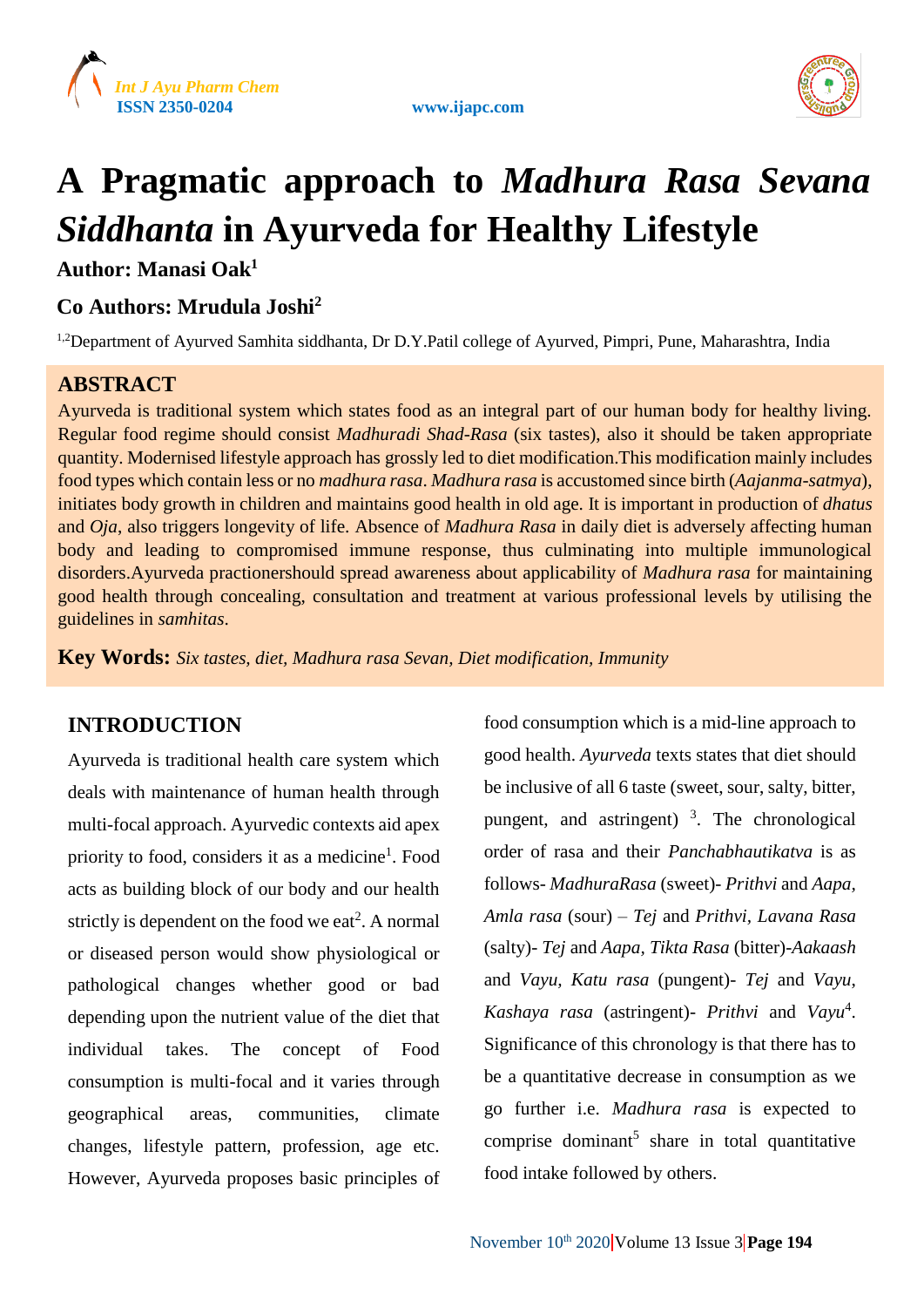# *Int J Ayu Pharm Chem*

#### **ISSN 2350-0204 www.ijapc.com**



Individualised quantitative approach of rasa should be dependent on the person's Age, *Agni* and *Prakruti*<sup>6</sup> . Quantity of food also depends on *guruta* and *laghuta* of *dravya*. *Guru dravya* should be consumed in lesser quantity than *laghu dravya*<sup>7</sup> .

Considering nutritive benefits of food to the body, including all six tastes in regular diet should be highlighted. Each taste *(Rasa*) has its unique independent effect on the body and mind, also side effects when taken in excessive quantity<sup>8</sup>. *Madhura rasa* is considered dominant one amongst all rasa due to itsuniversal health benefits.

#### Madhura rasa -

The rasa which smears/coats the oral mucosa on intake, gives pleasant feeling, and is dear to ants and other insects is termed as *Madhura Rasa*.<sup>9</sup>. Qualities of Madhura rasa –

Madhura rasa – it is *Guru, Sheeta, Snigdha* in nature, being accustomed since birth (*Aajanmasatmya*) initiates growth in seven dhatus (*Rasa, Rakta, Mamsa, Meda, Asthi, Majja, Sukra*) beneficial in childhood (*Baalya awastha*) ; old age (*Vruddha-avasta*);physically weak (*Kshatakshina*);healthy skin pigmentation (*Varnya*); hair growth (*Keshya*);good health of body senses (*Indriya*); triggering immunity (*Ojas*), it brings about nourishment to body (*Brunhana*); melodious voice (*Kanthya*); healthy breast milk (*Stanya*); wound repair (*Sandhana*); longevity of life (*Ayusho-jeevana*). *Madhura rasa* counteracts the effects of *Pitta dosha*, *Vaatadosha* and *veesha* as it is of opposite guna in nature. Its

excessive consumption can lead to *Kapha- medoja* diseases like obesity, indigestion, numbness in limbs, diabetes and benign growth  $10$ .

Madhura rasa skandha (Rasa oriented group of drugs) -

Ayurveda does not consider *madhura rasa* as a food substance which tastes sweet but a substance with above mentioned qualities is listed as *madhura rasa*. *Madhura rasa skandha*includes ghee, walnut, jack fruit, milk, sugarcane, honey, grapes, dates, wheat, rice, barley, moong daal. Among these milk, ghee, rice, moong daal, honey are to be consumed daily for good health<sup>11</sup>.

Modern approach to diet –

Today's modernisation and modified lifestyle pattern has led to drastic changes in food habits both qualitatively and quantitatively leading to lifestyle disorders. Diabetes, obesity, hypertension are few diseases prevalently considered as life style disorders. Concept of low fat and high protein diet, keto diet, no sugar diet etc. are being practiced to avoid such diseases. This modernised diet is basically *Ruksha* and *Laghu* in nature as it contains high amounts of pungent, astringent and bitter tastes as compared to sweet taste (*madhura rasa*). *Ruksha guna* is responsible for depleting the tenderness, lust and oleation in the body, leading to *Kshaya* in all the *dhatus* and *Upa-dhatus*. *Laghu guna* decreases the *Dhatu* abundance in the body, crabs the body of necessary nutrition. Excessive intake of bitter, pungent etc. *rasa* leads to derangement in the *dhatu* production.

November 10<sup>th</sup> 2020 Volume 13 Issue 3 **Page 195** This altered unbalanced diet of low nutritive value is causing rise in cases of nutrition deficiencies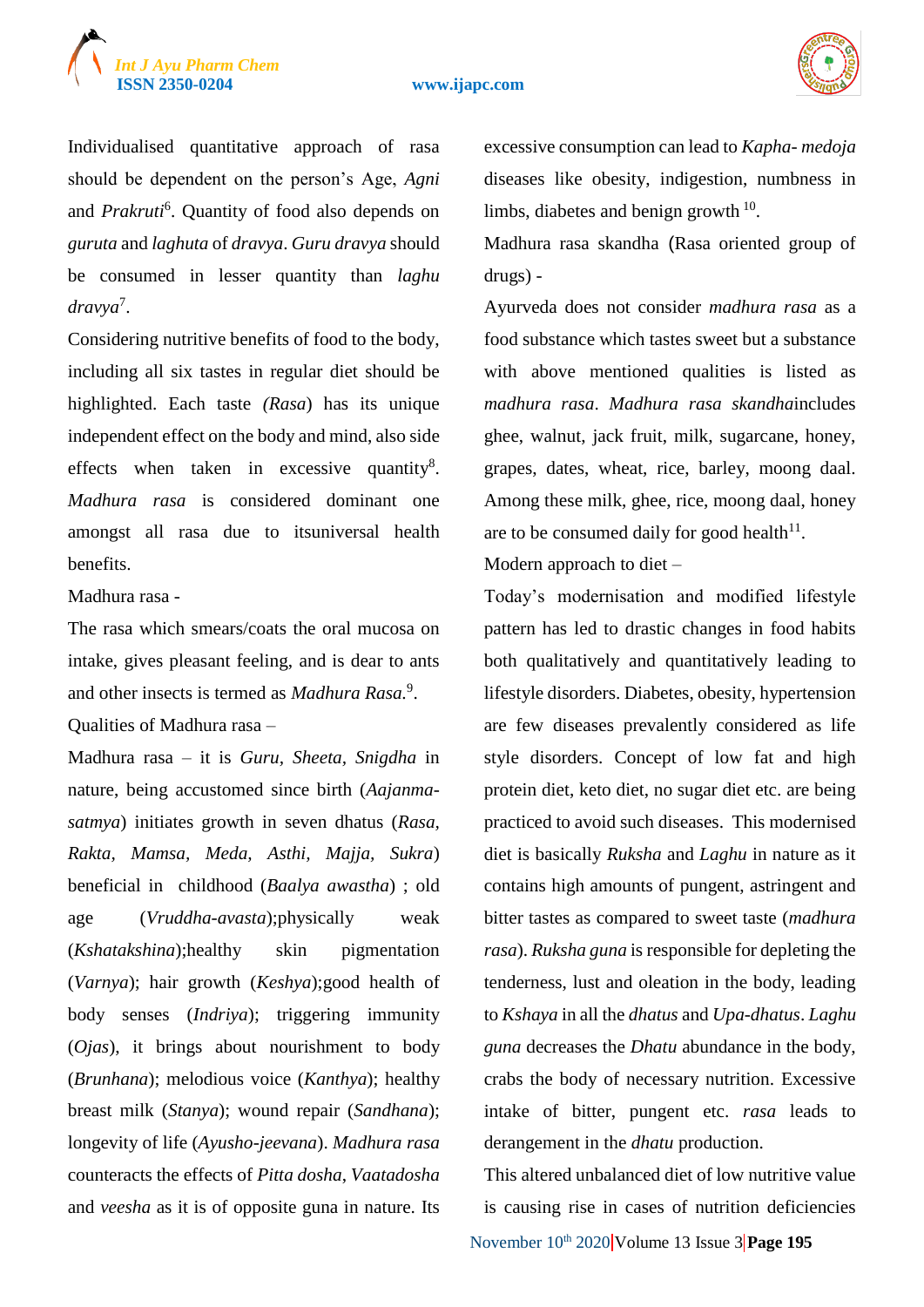# *Int J Ayu Pharm Chem*

#### **ISSN 2350-0204 www.ijapc.com**



and immunological diseases ranging from viral infections to autoimmune diseases. There will be an upcoming era where hike in infective diseases, deficiency disorders and lifestyle disorders will be seen. Complete abstinence from traditional food system being the prime reason for it. Ayurveda suggests *Nidanaparivarjana* (isolation from bad food habits);*Pathya- apathya according to Prakruti, Desha, Kaal,Vyadhi; Dinacharya,; Ritucharya; Rasayana* and *Vajikarana.*

All these principle guidelines will result in good health. But for earning this health individual guidance through counselling and awareness is necessary. Ayurveda pioneers should take initiative to reframe these principles in a comprehensive pattern to make it serene while communicating to general population.

## **DISCUSSION**

Health is a primary aspect for any individual as well as a community. Righteous approach towards diet is important. Principles in Ayurveda have applicability in today's era as well. As described above diet should be excellent in quality and in appropriate quantity. Any deviation to this will lead to compromised immunity and diseases. Showcasing plastic bodies rather than fit ones is new concept of healthy. Physician appearance has become more important than core strength. All of this is culminating into faulty marketing and misleading advertisements.

This approach towards health needs to be changed through awareness about what's right for your body and what is not. Today's generation believes in applicability and practical values. Hence, it becomes important to communicate them the necessity of *Madhura rasa* in diet, its nutritive value and its long standing effect on health. This can be done through person to person concealing, group concealing, through social media publications, article writing.

Also, inter disciplinary approach is must. Medical professionals practicing in other alternate medicines also should be concealed through mutual meetings, conferences etc. This will be stepping stone in creating awareness above healthy diet in association with six tastes and mainly sweet taste (*madhura rasa*).

### **CONCLUSION**

All principles stated in ayurvedic context have practical applicability even today. The only necessity is to decode this knowledge in a way that the general public can understand. Once the individual understands the benefits inculcating the regime in his daily life will become more handy and smooth. Awareness has to be created about the same by the once who have this core knowledge, mainly Ayurveda practioners. Good health is a community right, and Ayurveda pioneers can definitely guide every individual todo it through united approach and strategies.